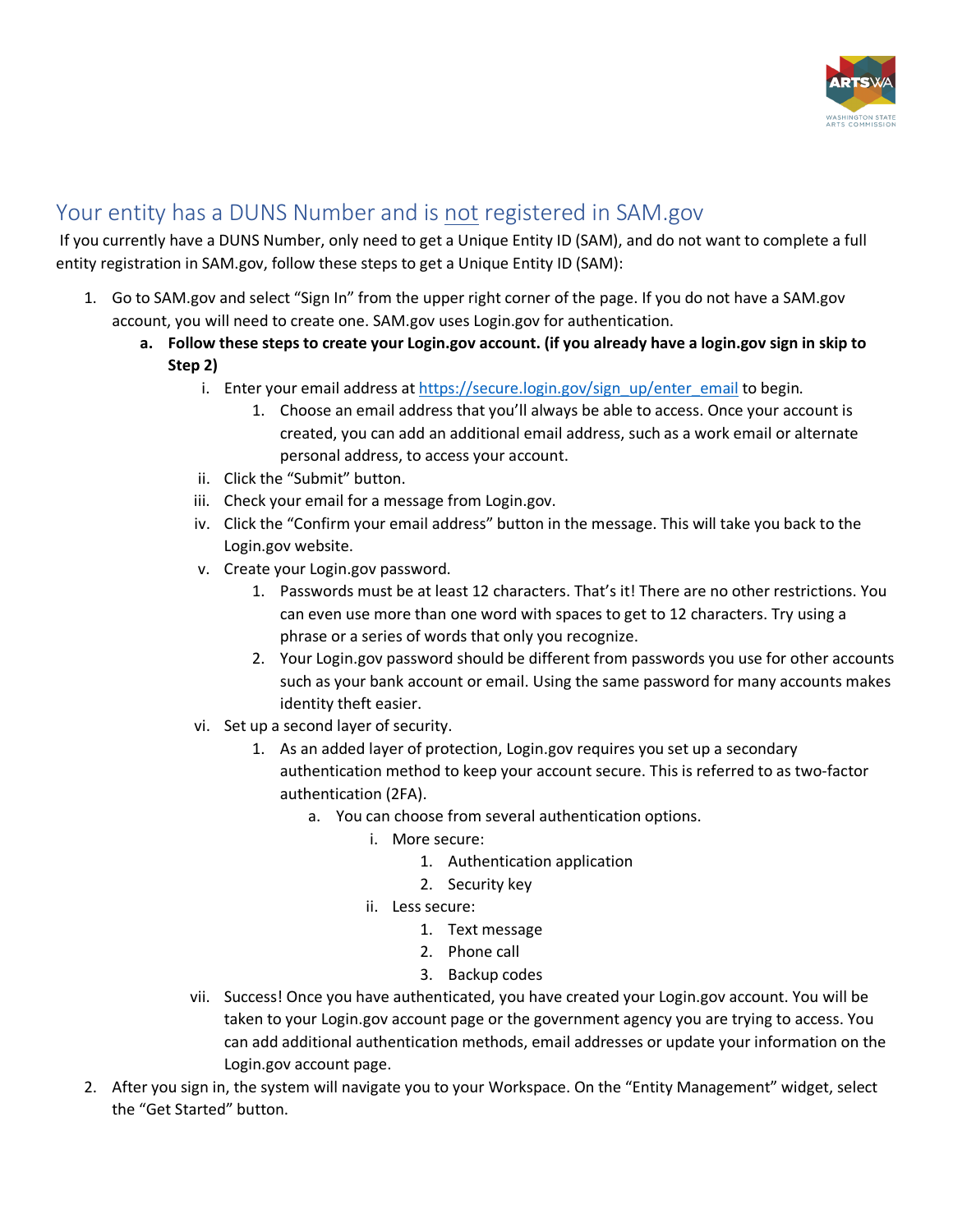

| Workspace                                                       | Profile                                  |
|-----------------------------------------------------------------|------------------------------------------|
| <b>Entity Management</b><br>What do I need for registration?    | <b>Get Started</b>                       |
| <b>Entity Registration</b>                                      | Θ                                        |
| $\circ$<br>$\circ$<br>$\circ$<br>$\Omega$                       | Downloads<br>Following<br>Saved Searches |
| <b>ACTIVE</b><br>DRAFT<br>SUBMITTED<br>WORK IN<br>PROGRESS      | <b>Pending Requests</b>                  |
| Due in Next 30 days: 0 Entity Registrations<br>Next Update Due: | No pending requests                      |
| <b>Unique Entity ID</b>                                         | <b>See All</b>                           |
| $\circ$<br>$\Omega$                                             | <b>Notifications</b>                     |
| <b>ACTIVE</b><br>DRAFT                                          | No available notifications               |
|                                                                 | <b>See All</b>                           |

3. On the next page, enter information about your entity. All fields are required, unless marked as optional.

| <b>Enter Entity</b><br><b>Information</b> | Validate Information                                                                                       | <b>Request UEI</b> | Receive UEI |
|-------------------------------------------|------------------------------------------------------------------------------------------------------------|--------------------|-------------|
| <b>Enter Entity Information</b>           |                                                                                                            |                    |             |
|                                           |                                                                                                            |                    |             |
|                                           | All the following information will be used to validate your entity, unless marked as optional.             |                    |             |
|                                           |                                                                                                            |                    |             |
| <b>DUNS</b> Unique Entity ID              |                                                                                                            |                    |             |
|                                           |                                                                                                            |                    |             |
|                                           |                                                                                                            |                    |             |
|                                           |                                                                                                            |                    |             |
|                                           |                                                                                                            |                    |             |
|                                           |                                                                                                            |                    |             |
| Legal Business Name                       |                                                                                                            |                    |             |
|                                           | If you are acting on behalf of a limited partnership, LLC, or corporation, your legal business name is the |                    |             |
|                                           | name you registered with your state filing office.                                                         |                    |             |
|                                           |                                                                                                            |                    |             |
|                                           |                                                                                                            |                    |             |
| Physical Address                          |                                                                                                            |                    |             |
|                                           | Your physical address is the street address of the primary office or other building where your entity is   |                    |             |
|                                           | located. A post office box may not be used as your physical address.                                       |                    |             |
|                                           |                                                                                                            |                    |             |

4. On the next page, validate that the information provided is correct. For assistance updating your Dun & Bradstreet record, please contact Dun & Bradstreet. Deselect the checkbox near the bottom of the page if you want to restrict the public viewing of your entity information in SAM.gov.

If you deselect the checkbox, only you and federal government users will be able to view your Unique Entity ID (SAM) record. Other entities and users of SAM.gov will not be able to view your Unique Entity ID (SAM) record. Then, select "Next."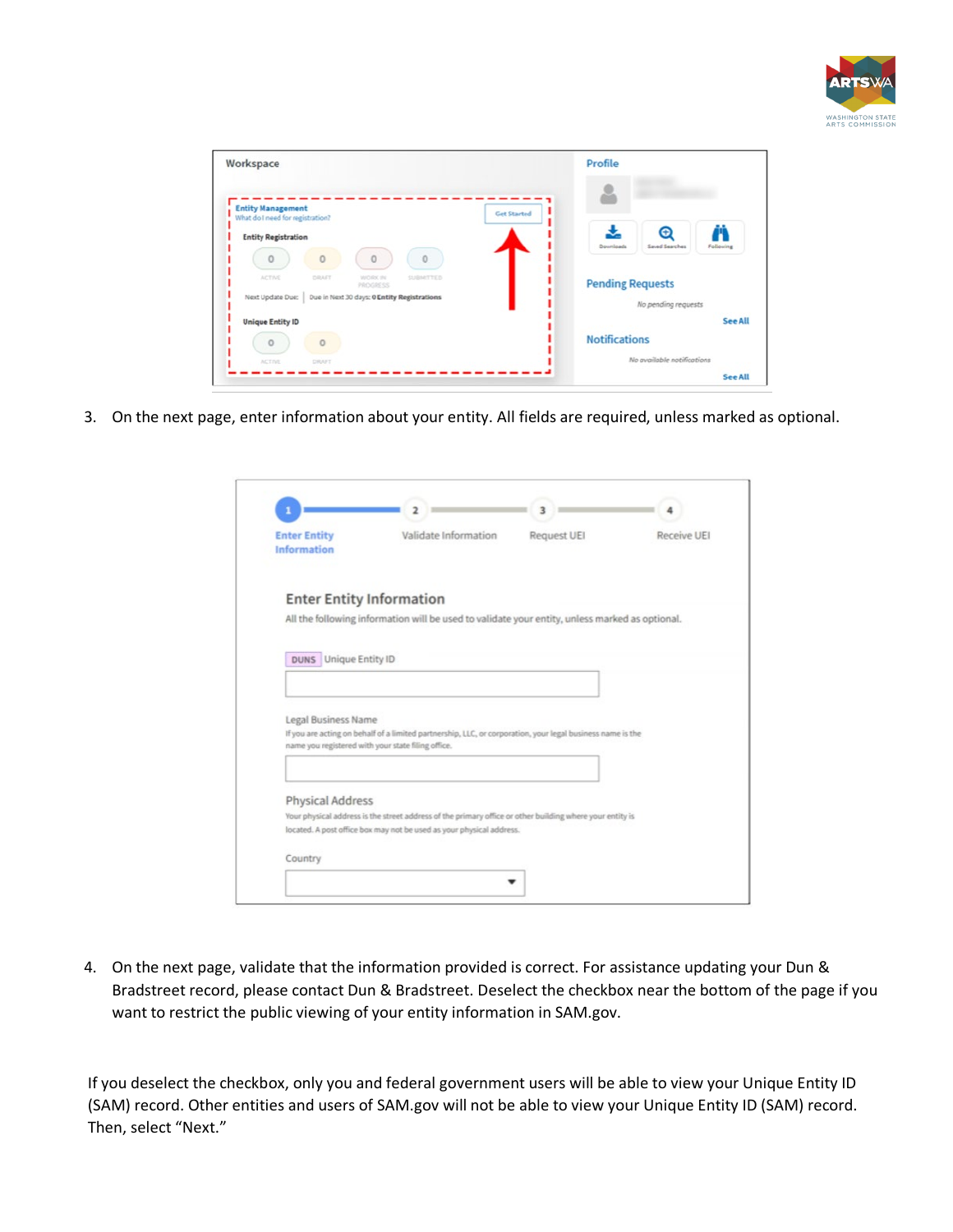

| YOU ENTERED:                    |                                                                                                                                                                                                                                                                                                                                                                                                                                                                                                                      |
|---------------------------------|----------------------------------------------------------------------------------------------------------------------------------------------------------------------------------------------------------------------------------------------------------------------------------------------------------------------------------------------------------------------------------------------------------------------------------------------------------------------------------------------------------------------|
|                                 | LLC                                                                                                                                                                                                                                                                                                                                                                                                                                                                                                                  |
| <b>DUNS</b><br>Unique Entity ID |                                                                                                                                                                                                                                                                                                                                                                                                                                                                                                                      |
| Physical Address                |                                                                                                                                                                                                                                                                                                                                                                                                                                                                                                                      |
|                                 | <b>United States</b>                                                                                                                                                                                                                                                                                                                                                                                                                                                                                                 |
|                                 |                                                                                                                                                                                                                                                                                                                                                                                                                                                                                                                      |
| WE FOUND THE FOLLOWING MATCH:   |                                                                                                                                                                                                                                                                                                                                                                                                                                                                                                                      |
|                                 | <b>LLC</b>                                                                                                                                                                                                                                                                                                                                                                                                                                                                                                           |
| <b>DUNS</b> Unique Entity ID    |                                                                                                                                                                                                                                                                                                                                                                                                                                                                                                                      |
| Physical Address                |                                                                                                                                                                                                                                                                                                                                                                                                                                                                                                                      |
|                                 | <b>United States</b>                                                                                                                                                                                                                                                                                                                                                                                                                                                                                                 |
|                                 |                                                                                                                                                                                                                                                                                                                                                                                                                                                                                                                      |
|                                 | Allow the selected record to be a public display record.                                                                                                                                                                                                                                                                                                                                                                                                                                                             |
|                                 | If you feel displaying non-sensitive information like your registration status, legal business<br>name, and physical address in the search engine results poses a security threat or danger<br>to you or your organization, you can restrict the public viewing of your record in SAM.gov.<br>However, your non-sensitive registration information remains available under the<br>Freedom of Information Act to those who download the SAM, gov public data file, Learn<br>more about SAM.gov public search results. |

5. On the next page, your entity is validated. You will be asked to certify that you are authorized to conduct transactions on behalf of your entity. Select the checkbox to certify, then select the "Request Unique Entity ID" button.

| <b>VERIFIED MATCH:</b> |                                                                                                                                                                                                                                                 |
|------------------------|-------------------------------------------------------------------------------------------------------------------------------------------------------------------------------------------------------------------------------------------------|
|                        | LLC . Public                                                                                                                                                                                                                                    |
| <b>DUNS</b>            | Unique Entity ID                                                                                                                                                                                                                                |
|                        |                                                                                                                                                                                                                                                 |
| Physical Address       |                                                                                                                                                                                                                                                 |
|                        | UNITED STATES                                                                                                                                                                                                                                   |
|                        |                                                                                                                                                                                                                                                 |
|                        | Before requesting your Unique Entity ID, please certify under penalty of law that you are<br>authorized to conduct transactions for this entity to reduce the likelihood of unauthorized<br>transactions. Then select Request Unique Entity ID. |
|                        | I certify that I am authorized to conduct transactions on behalf of the entity.                                                                                                                                                                 |
|                        |                                                                                                                                                                                                                                                 |

6. On the last page, your Unique Entity ID (SAM) will be displayed and you can begin to use it for your entity.